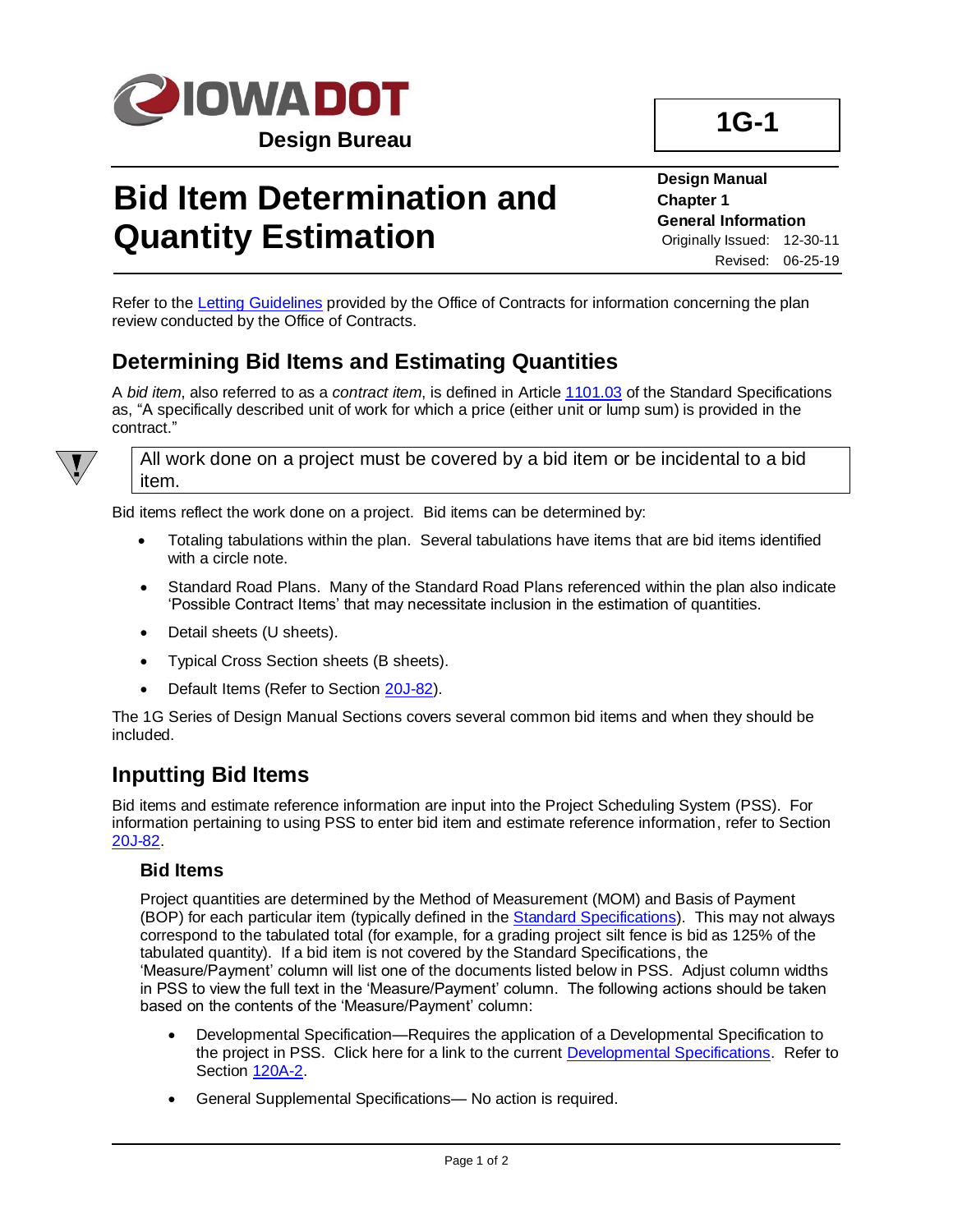- Project Plans—Requires that designers include specifications in the estimate reference information. This is most commonly the MOM and BOP.
- Proposal Form— Generally the Office of Contracts is responsible for applying Proposal Notes; however, designers need to be aware that the Proposal Notes may affect quantity calculations.
- Special Provision—Requires the application of a Special Provision to the project in PSS. Click here for a link to the current [Special Provisions.](../../specifications/Special-Provisions-SP/2015) Designers are responsible for preparing the Special Provisions. Refer to Section [120A-3.](120A-03.pdf)
- Supplemental Specification—Requires the application of a Supplemental Specification to the project in PSS. Generally the Office of Contracts is responsible for applying Supplemental Specifications; however, designers need to be aware that the Supplemental Specification may affect quantity calculations. Click here for a link to the current Supplemental [Specifications.](../../specifications/Supplemental-Specifications-SS/2015)
- Standard Road Plans—Requires that designers include the appropriate Standard Road Plan.
- Standard Specifications—No action is required.

#### **"2599-" Bid Items**

"2599-" bid items are those defined by the designer because standard bid items are not available for the work required. These bid items should be used with extreme caution and are not covered by the [Standard Specifications.](../../erl/current/GS/Navigation/nav.htm) Therefore, "2599-" bid items require that the designer include all five parts of the Specifications: Description, Materials, Construction, MOM, and BOP in the estimate reference information.

#### **Mobilization**

Mobilization is a default bid item that should be included in all plans; however, when road plans are combined with bridge plans the following conditions apply:

- If roadway sheets are included in a bridge plan (D4), then a mobilization item is not included with the roadway bid items.
- If the roadway plan is a separate plan from the bridge plan, but combined together for bidding, then mobilization is included in the roadway bid items.

#### **Estimate Reference Information**

Bid items often have an estimate reference note. The estimate reference information should refer the contractor to the appropriate tabulation, Standard Road Plan, Detail sheet (U sheet), or Typical Cross Section sheet (B sheet). When any of the five parts of the Specifications are not covered, they should be included in the Estimate Reference Information.

Some bid items contain default estimate reference notes that can be imported directly from PSS. Some bid items may share common estimate reference notes (for example, various diameters of roadway culverts and sizes of aprons are likely listed in the same tabulation) that can also be set in PSS. Refer to Section [20J-82](20j-82.pdf) for further guidance.

If special notes are necessary for a project, they should be placed in the estimate reference information for the bid items that are affected, regardless of the note's presence elsewhere in the plan.

### **Importing Bid Items**

The final step in this process is to import the bid items and estimate reference information into a Tabulation sheet (obtained from CopySeed) within MicroStation. Refer to Section [20J-82](20j-82.pdf) for further guidance.

If bid items or estimate reference information is modified in PSS, the designer must repeat the importing process in MicroStation to obtain the most up-to-date information for the Tabulation sheet.